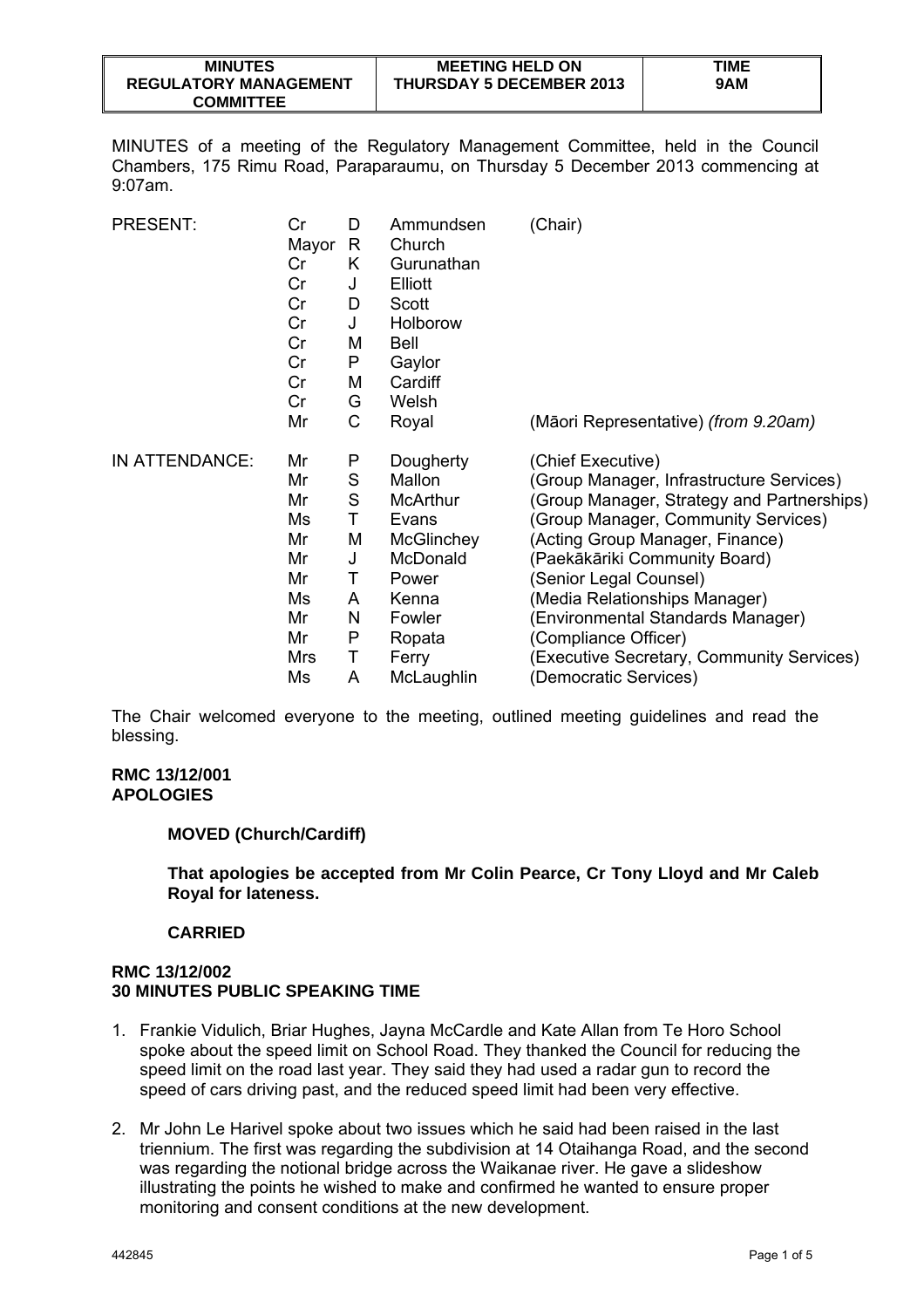- 3. Ms Erica Cooney, on behalf of REACT (Ramp Equal Access Coalition Team) spoke of their disappointment at Council's decision to defer the installation of the ramp at the Coastlands Aquatic Centre to February 2014. She said the decision to delay was nonconsultative, unethical and unlawful. There were questions and points of clarification from a number of Councillors.
- 4. Mr Peter Daniel stated he wished the debate on fluoridation to be re-opened. He said he had researched the topic extensively, and believed the information presented to Council from the Ministry of Health was inaccurate and biased in favour of fluoridation.
- 5. Ms Jackie Eliliott referred to the Elected Members' bus tour on Tuesday 3 December, which included a visit to the Dog Pound. She was disappointed the dog Beau had been taken for a veterinary visit at the time of the visit. She referred to the length of time the dog had been held at the Pound, and the cost incurred. The Chair advised the matter was before the Courts and was therefore sub judice.

The Chair invited Mr Hertnon to speak, and he declined.

# **RMC 13/12/003 MATTERS UNDER ACTION**

Ms Evans spoke to the Matters Under Action report:

- She advised the results of the school traffic speed survey had been taken into consideration in the school's travel plan and curricular activities, and confirmed all schools had been approached to participate in the school travel plan programme. She said Mr Brent Cherry [Council's School Travel Planner] has a good working relationship with local police.
- She referred to the motorcycle on display in the foyer of Council administration building, advising it had been loaned to encourage people to recognise motorcycle training opportunities.
- Regarding the Collmog Bridge, she advised the latest dangerous building notice had expired on 29 November and the information requested had not been received. However the owner has not been infringed as Council is awaiting legal advice on whether to issue an infringement or to pursue prosecution. She confirmed Councillors would be informed of progress but any decision must be free of political influence. Mr Power agreed Council could be provided with an update re legal costs. With regard to recovering those costs, standard practise was for Council to get a costs award if successful. This is normally on a scale basis and therefore would be only a contribution towards total costs. Ms Evans agreed that when they next brief Council on this matter, a history will also be provided.
- The speed camera on Realm Drive will not be on a trailer, as this is battery powered and requires charging overnight. Rather, it will be solar powered. Roading staff have looked at both traffic volumes and speed, and advise the average speed is not above the limit. The issue appears to be that of traffic volume and type. Roading staff will report back to the Paraparaumu/Raumati Community Board on the issues and options as soon as possible. Mr Dougherty added he had discussed the matter with Inspector Paul Basham, who said if the survey showed speed to be an ongoing problem, Council could liaise with local police to have the traffic speed monitored.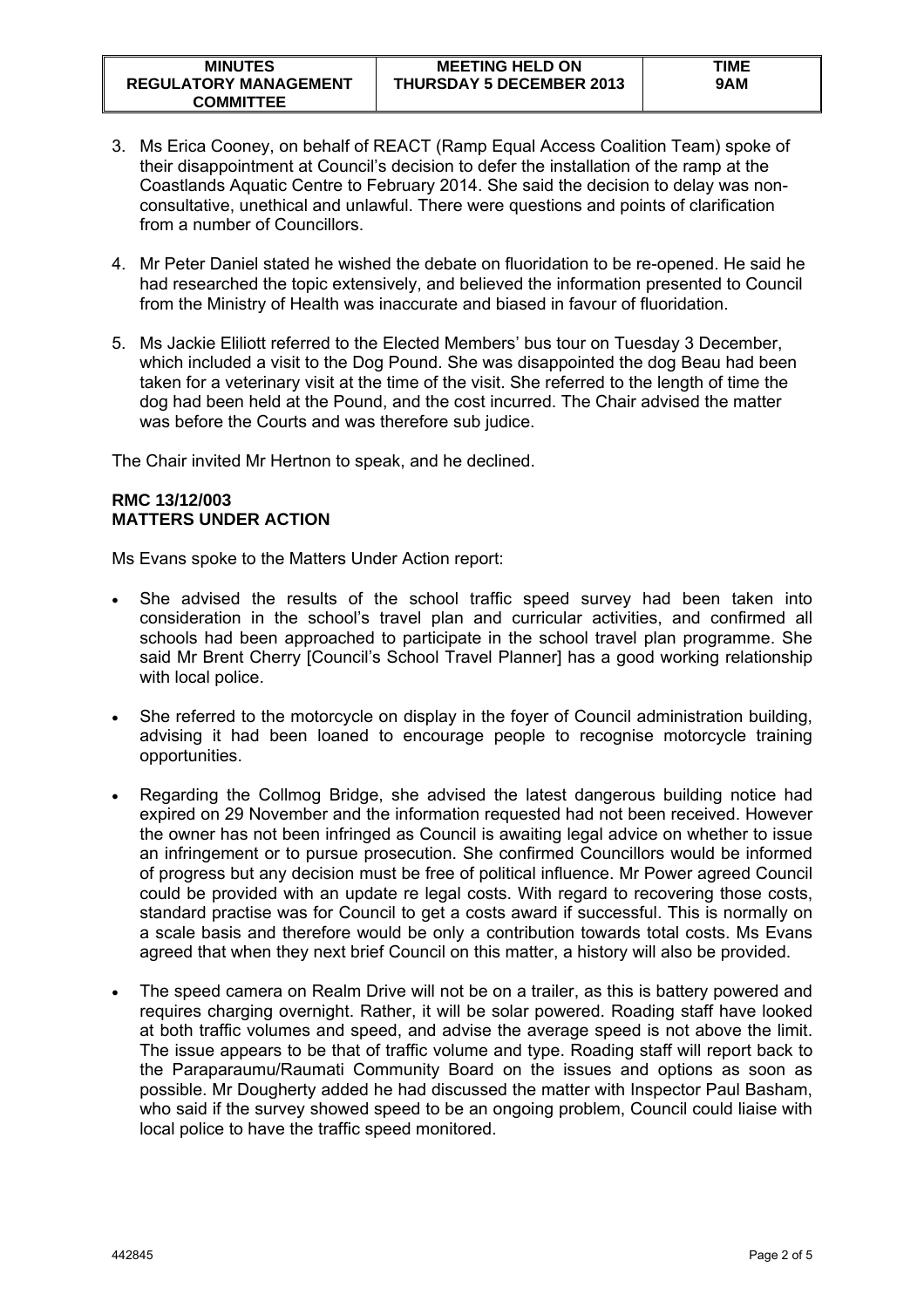## *Legislative update*

- There are a number of changes to regulatory activities coming up, including changes to the Building Amendment Act. A QA system has been set up to keep Council's processes compliant with legislation.
- The new District Licensing Committee has been established, in line with the updated Sale and Supply of Alcohol Act. The Chair is Cr Diane Ammundsen.
- The Food Bill is progressing very slowly through Parliament. Council will proceed to review the food safety bylaw without waiting for new legislation. The bylaw review had been deferred on the expectation the Bill would have been enacted before now.
- The Resource Management Amendment Act 2013 was passed in September 2013. The most significant impact is that of time frames for decision making on resource consent applications. Council will have to review its capacity to process consents accordingly.
- The Fencing of Swimming Pools Act 1987 is currently under review; one significant change is that councils will be required to inspect pools a minimum of every five years rather than every three.

Clarification was sought regarding the QA systems referred to. Ms Evans confirmed these were internal improvements, made as a result of the recent review of the regulatory area. Two appointments were made and staff have a list of priorities within the regulatory team. She confirmed annual surveys have been done around the building consent process, but they want to move to a system where feedback is sought as soon as the process is complete. This will ensure the information received is current and relevant, and can increase Council's understanding of people's perception around culture and behaviour.

Ms Evans confirmed the DLC Chair would be remunerated at a rate of \$78 per hour and other Committee members at \$51 per hour.

### **RMC 13/12/004 MEMBER'S BUSINESS**

(a) Public Speaking Time Responses

 Ms Evans addressed Mr Le Harivel's concerns around resource consent procedures, stating the team has much better capacity than previously and the system is much more robust around monitoring and enforcement.

 Ms Evans referred to the suggestion that the pool ramp was to be installed on 3 December. Although Council had that date as an ideal target, it was never officially confirmed that would be the installation date. Regular updates have been provided to those groups and agencies working with the disabled; there was no contingency plan re the ramp installation because no alternatives exist. A number of companies are involved in the design and construction and their staff will not be available over the Christmas period. Coastlands Aquatic Centre staff will also need to be trained on the ramp's safe and effective operation. The ramp will be in the water as much as possible and when not in use will be kept on the concourse. She reconfirmed Council's commitment to delivering the ramp and having it installed as soon as possible.

 Mr Dougherty addressed the question of fluoridation, saying Council had resolved to carry out further consultation as to whether to continue. A paper will be presented in January 2014 proposing options on how to progress i.e. stand-alone consultation vs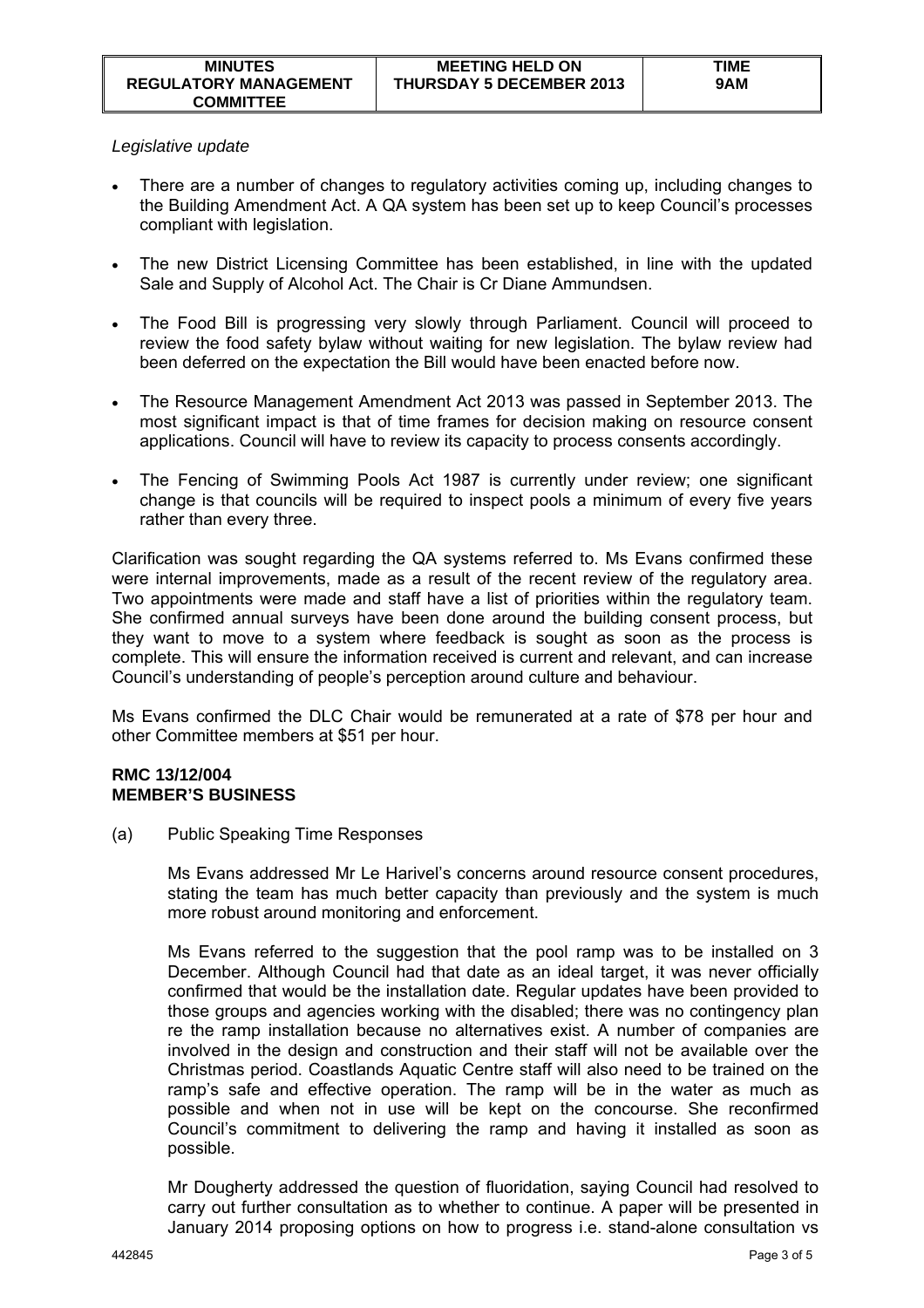consultation as part of the Annual Plan process. Regarding a referendum, he suggested it would cost some thousands. He said previous submitters had indicated they did not want a referendum; also it would not reach people in rented properties.

 Mr Power referred to the recent Hamilton fluoridation matter, saying that case had been based around a potential conflict of interest, where a member of the Council was on the District Health Board which covered the area in which the fluoride decision was made. That was different to the situation in Kāpiti.

 Mr Power then referred to the dog which had been impounded for 14 months, explaining that much of that time had been due to delays caused by the defendant. He said Councillors should be careful about findings of the court being perceived to be subject to political interference. He also confirmed that when a destruction order is subject to appeal, as in this case, it is standard practice to hold the animal.

(b) Leave of Absence

There were no requests for a leave of absence.

(c) Matters of an Urgent Nature

There were no matters of an urgent nature.

(d) Declarations of Interest

There were no declarations of interest.

### **RMC 13/12/005 APPLICATION FOR EXEMPTION UNDER SECTION 6 OF THE FENCING OF SWIMMING POOLS ACT 1987 – 19 WAIRERE GROVE, PARAPARAUMU (CS-13-1051)**

Ms Evans and Mr Ropata spoke to the report. Ms Evans explained that people can apply to be exempt from fencing requirements for pools. Compliance officers inspect the pool, and there are criteria around exemptions. Mr Ropata sought questions and then referred to the recommendations:

# **MOVE (Cardiff/Gaylor)**

**That the Council approve the application for exemption under Section 6 of the Fencing of Swimming Pools Act 1987 and not require a fence to be placed around a portable spa pool at 19 Wairere Grove, Paraparaumu, subject to the following conditions being complied with:** 

- The pool has a height of 760mm or greater above ground or deck level and **no objects are positioned so as to allow a young child to climb onto the cover; and**
- **The property has suitable barriers in place to prevent a child up to the age of six years gaining access from outside the property, and the lockable spa cover meets the set criteria as stated below:** 
	- o **the cover is lockable and able to be kept locked when the pool is not being used or supervised;**
	- o **the locks cannot be opened or released by a child up to the age of six years;**
	- o **the cover cannot be lifted more than 100mm above the top of the spa, when locked in place;**